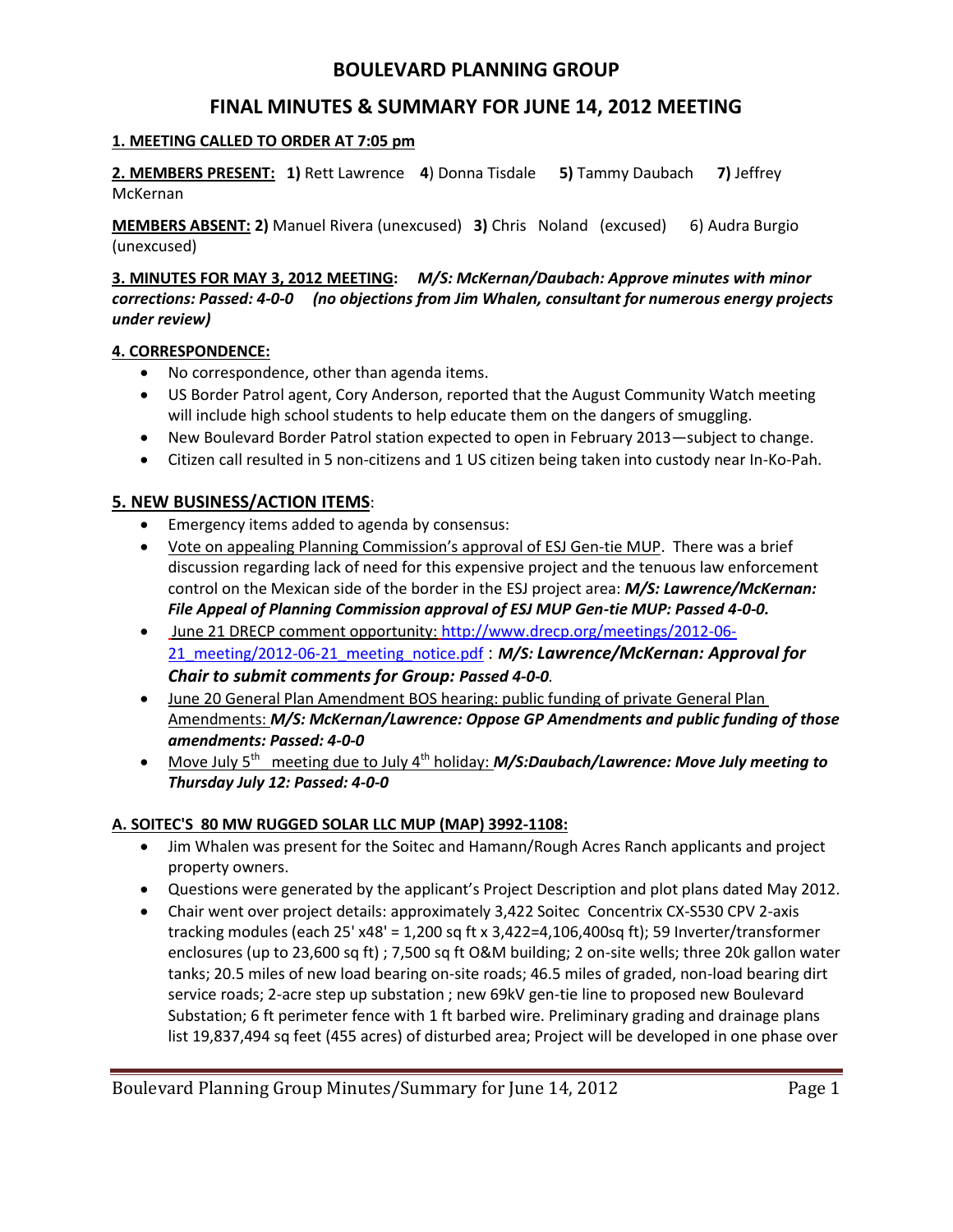estimated 18 month period, and lack of ability to comply with community plan, general plan and required MUP Findings.

- Rugged Solar's response to the County is due June 15 with an expected 6 week turnaround.
- DOE gave Soitec a \$25 million cash grant for their new San Diego factory.
- The Soitec's Power Purchase Agreement with SDG&E was discussed.
- Whalen said power goes into grid and electrons then go everywhere/anywhere.
- Rugged Solar Gen –tie line had been planned to co-locate with Tule Wind's overhead gen-tie, but that has changed since Planning Commission recommended undergrounding the Tule Wind gen-tie. Still subject to change.
- McKernan raised concerns with noise levels from inverters.
- Whalen stated their noise studies indicate they need a 450- 800 foot setback (depending on open or closed inverters) to comply with the County noise ordinance at their Tierra Del Sol Solar project.
- Inverters do make a clicking noise and may be enclosed.
- Tisdale raised concerns again with fire, transformer oil fires, need to keep emergency backup energy from going back into grid during power outage, potential noise and vibrations from CPV modules during high and low wind events.
- Tisdale stated that winds can be erratic with strong twisting wind shear events. She had witnessed whirlwinds (dust devils) twisting off massive oak limbs and 60 feet of barn roof being torn off on a clear and otherwise windless day.
- McKernan asked about substation fire risk and suppression (page 27 of Project Description), cumulative adverse project impacts with Tule Wind and other projects for traffic, groundwater use, power lines, dust suppression chemicals (52,000 gallons), co-location of O&M.
- Whalen said CPV modules can handle 33 mph maximum winds and will be washed about every 6-8 weeks. Fires are addressed in fire plan; cumulative impacts will be addressed in later analysis.
- Mark Ostrander (retired Cal-fire battalion chief) stated that dry chemicals will be needed instead of water and project will need to be de-energized to fight fires. He asked about voltage and ability to disconnect for fire fighter safety.
- Whalen said inverters go from 1,000 volts DC to 34.5 kV AC with shut offs at the gates and at center control switches.
- Ostrander stated that the panels never shut off; they keep generating power even with some moonlight, and being otherwise disconnected.
- Dennis Berglund (electrical engineer) agreed, stating that solar panels are virtual batteries that always produce some energy—never really turning off completely.
- Ostrander also asked how artificial light affects power generation in the event of a fire and stated these projects represent a major risk and fire-fighters that will need to wait for any fire to burn past the facility's energy zone to fight it due to the danger of electrocution.
- There were questions on the CPV module stow position shown in Figure 4-B, with Whalen disputing Figure 4-B.
- Whalen later remembered that there are two stow positions, one for storm and one for nonstorm modes.
- Tisdale remarked on known and unknown project impacts and community being put in position of virtual lab rats in experiments with projects of this unprecedented scale and scope—with the largest operating Soitec project being 1 MW in New Mexico. Rugged Solar is 80 MW.
- McKernan raised questions with use of water from Live Oak Springs and Rough Acres water district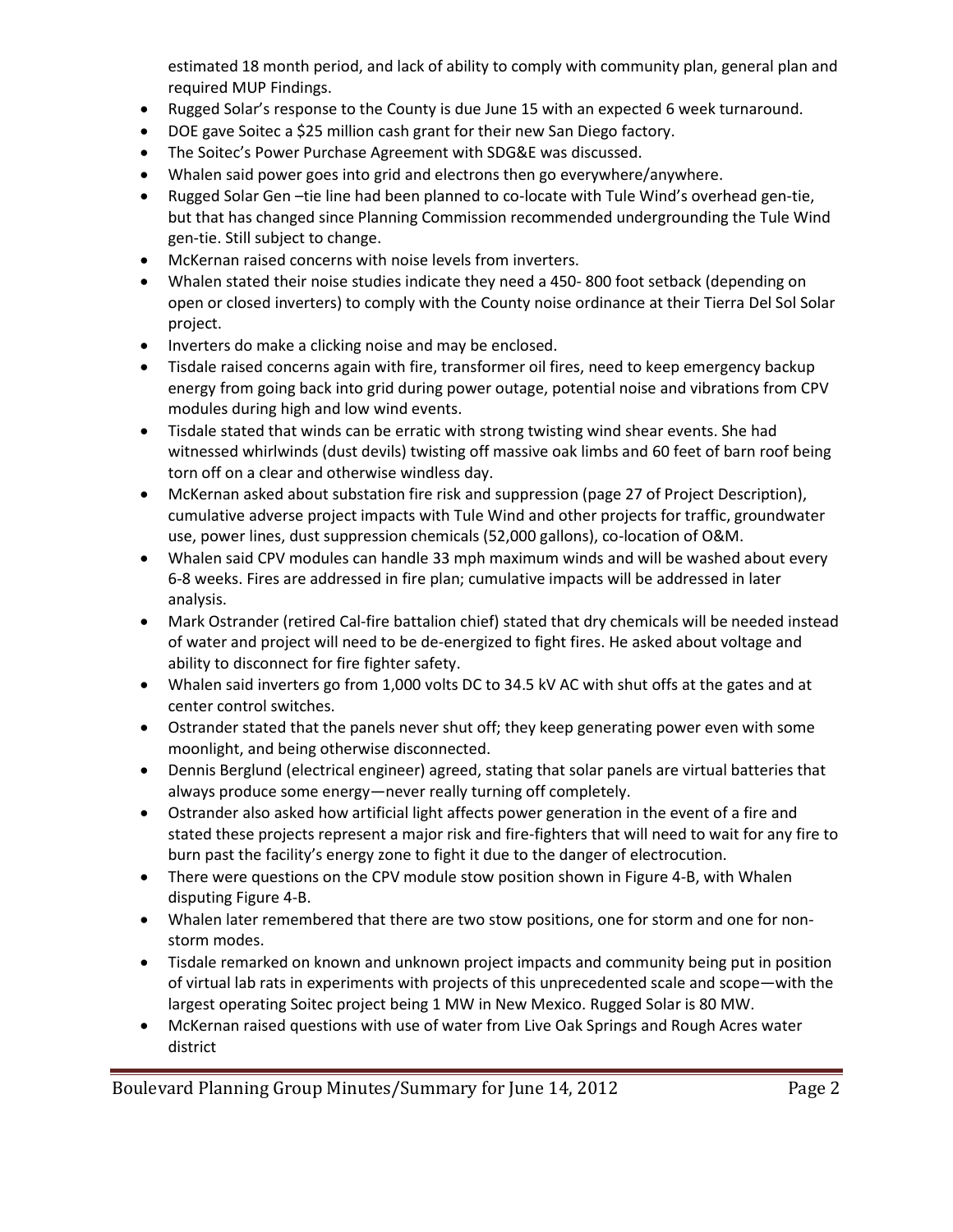- Whalen reported that the County lost lawsuit with Live Oak Springs over water sales and Rough Acres is now a "public non-community" water district.
- Soitec is in process of putting together water usage plan that addresses water use of all its Boulevard projects using purchased and owned groundwater.
- McKernan raised concerns with 1.8.1 Construction water use of 72.99 acre feet (23,783,900 gallons) and math error with total water use in Table 3.
- Linda Shannon expressed concerns with 3 wells being used on Rough Acres for Rugged Solar, Tule Wind, and proposed new campground and facilities adjacent to their property and well.
- Ostrander reported that Bornt Farms in Jacumba was pulling out in part due to a major drop in the water table, with wells drying up and reportedly impacting wells in Jacume.
- Berglund calculated 33,000,000 gallons over 360 days = 63 gallons per minute.
- McKernan read from a letter from East County Renewables Coalition to the County's CAO Chandra Waller, dated 10-31-2010 (Whalen is ECRC Executive Director), that referred to our community disparagingly as a small vocal group of NIMBY's.
- McKernan called those statements arrogant and offensive, especially coming from 'greed-driven opportunists', stating that local residents make sacrifices to live here for the quality of life.
- Whalen apologized for any offense, saying we should not resort to labeling.
- *M/S: McKernan/Lawrence: Oppose/deny Rugged Solar for non-compliance with General Plan, Community Plan, MUP Required Findings (bulk, scale, harmony, density, coverage, fire services, utilities, traffic, suitability of site for type and intensity of use) and CEQA—Need to uphold the voice of overwhelming majority of registered voters who elected planning group members to help protect Boulevard's rural community character from being destroyed from over-development and large-scale industrial projects: Passed 4-0-0*

# **B. ENERGIA SIERRA JUAREZ GEN-TIE FEIS RELEASED:**

Brief discussion of ESJ Gen-tie FEIS and appeals of Gen-tie MUP approval.

### **C. RECONFIRM SUPPORT FOR HISTORIC DESIGNATION FOR MCCAIN HOUSE ON MCCAIN VALLEY ROAD AND SUBMIT REQUEST TO COUNTY HISTORIC BOARD:**

- Discussion was held on the need to follow up on previous Planning Group support of historic designation for old wooden McCain family homestead house located on Tule Creek in McCain Valley on state corrections property.
- Letters were submitted in 2009 and 2010 to the Cal Fire CEQA coordinator at the time, Mark Ostrander.
- Ostrander was present and stated the state was still working on the designation. He agreed with need to follow up with requests to the County and state. He will check with the archaeologist.
- *M/S: Tisdale/Daubach: Reconfirm support and follow up on requests for historic designation for the McCain house on McCain Valley Road: Passed: 4-0-0.*

## **D. NOISE MEASUREMENT REQUEST FROM JAMUL DULZURA PLANNING GROUP:**

- Discussion on the JDCPG request support for their recommendation to the County to conduct a review of the current noise ordinance with the specific intent to recognize the lower ambient noise conditions in rural areas, recognizing that a one-size-fits-all approach for the various rural, semi-rural, and urban areas is ineffective.
- It was agreed that noise abatement measurements should address a broad range of frequencies and vibrations, especially with all the proposed wind and solar energy and transmission projects.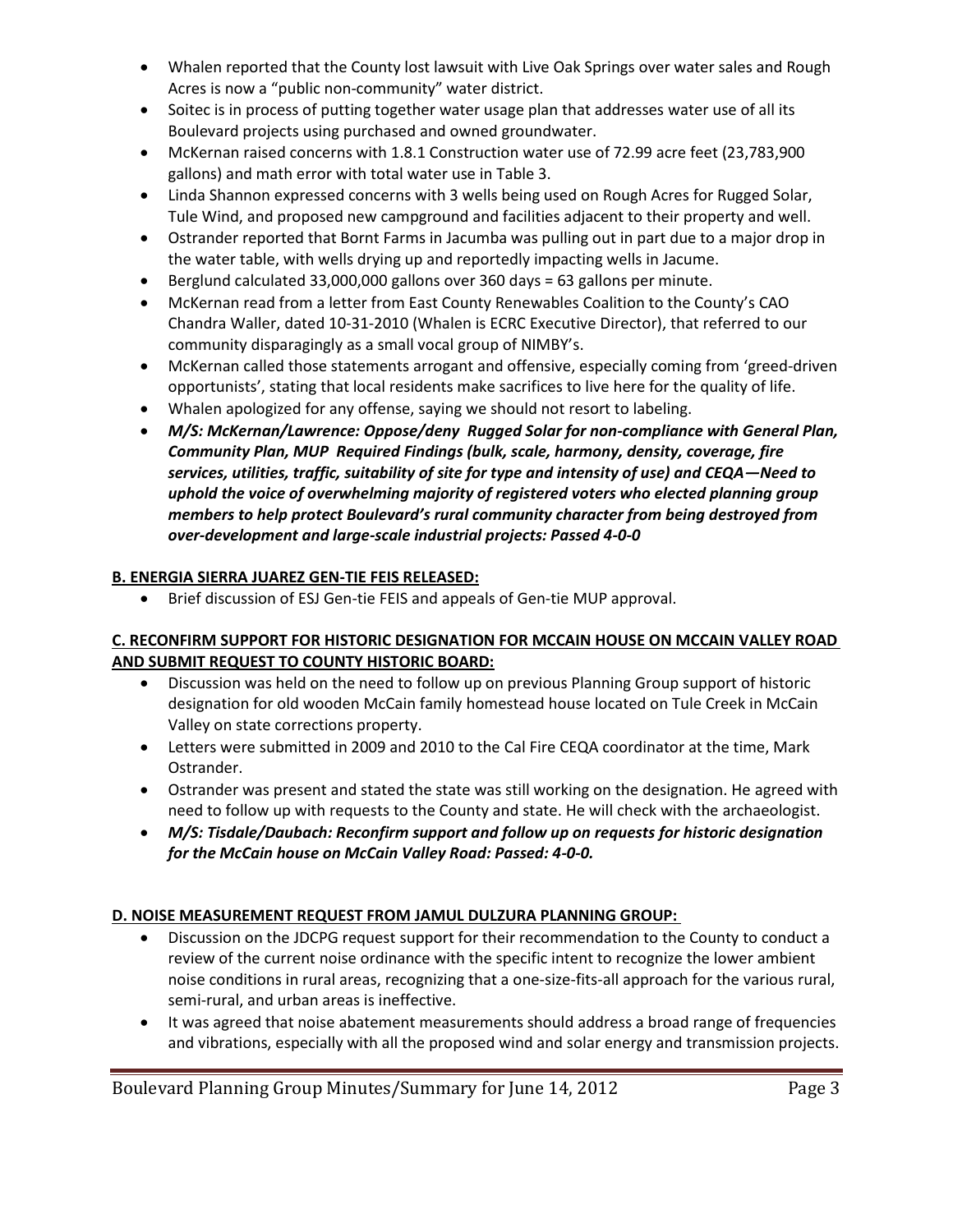*M/S: Tisdale/Lawrence: Request that the noise ordinance be updated to address the full spectrum of noise impacts (audible and inaudible): Passed 4-0-0*

### **E. JULY 20 PLANNING COMMISSION WIND ENERGY ORDINANCE & PLAN AMENDMENT DEIR HEARING:**

- Discussion on what happened at the May 11 and May 18 Planning Commission workshop/hearings.
- The proposed Plan Amendment, and changed Findings, also applies to commercial industrial solar projects.
- Tisdale reported that the Commissioners expressed concerns with adverse health impacts, noise, and proximity to residential areas and were very interested in Ostrander's comments on his own small vertical axis wind turbine and solar panels.
- Staff showed graphics showing parcelization of property south of I-8 in the Jewel Valley, Tierra Del Sol area, stating wind energy was not a good fit there.
- Staff also showed graphics of area north of I-8, stating there may be better locations to the north east, further away from homes. However, that graphic did not properly display the existing homes along Ribbonwood Road, on adjacent tribal lands, and on McCain Valley Road.
- Commissioners indicated that they still needed more information and were not ready to exploit our communities or change our community plans for industrial energy generation.
- Ostrander reported that two Commissioners came out to see his vertical axis wind turbine, his solar panels, his meter running backwards, and the visible voltage spikes on his monitor. They remarked on how quiet his turbine was, admired the current viewshed, and seemed taken aback by the noise generated by the Southwest Powerlink, and the magnitude of changes these cumulative impact projects represent.
- *Consensus that Chair could continue to represent the Group's opposition to industrial wind projects at the July 20th hearing.*

## **F. CONSIDER SENDING LETTER TO HEALTH AND HUMAN SERVICES (HHA) AND DR. WILMA WOOTEN REGARDING POSITION DENYING ADVERSE HEALTH IMPACTS RELATED TO INDUSTRIAL WIND ENERGY/INFRASTRUCTURE PROJECTS:**

- Discussion on County staff statement at previous wind hearing that HHS was of the opinion that there is no evidence linking adverse health impacts related to proximity and/or operation of industrial wind turbines.
- Letter from Manzanita Band to Planning Commission**,** dated June 6, was discussed. It confirms that an independent Health Impact Assessment is currently under way to address "an inordinate level of health challenges for their people" related to their living close proximity to a high voltage wind energy project.
- *M/S: McKernan/Daubach: Approve sending letter to HHA and Dr Wooten addressing adverse health impacts related to industrial wind turbine projects and related infrastructure: Passed: 4-0-0*

## **G. JUNE 21 CPUC HEARING ON ECO SUBSTATION (TULE WIND) (CPUC APP A.09.08.003):**

- Cameron Durckel reported that the ECO Substation had not been pulled from the June 21 agenda (#40), but that could change as late as 5PM the day before.
- The Commissioners may take comments at the hearing, or could approve on consensus without taking comments.
- Personal comments should be sent in as soon as possible.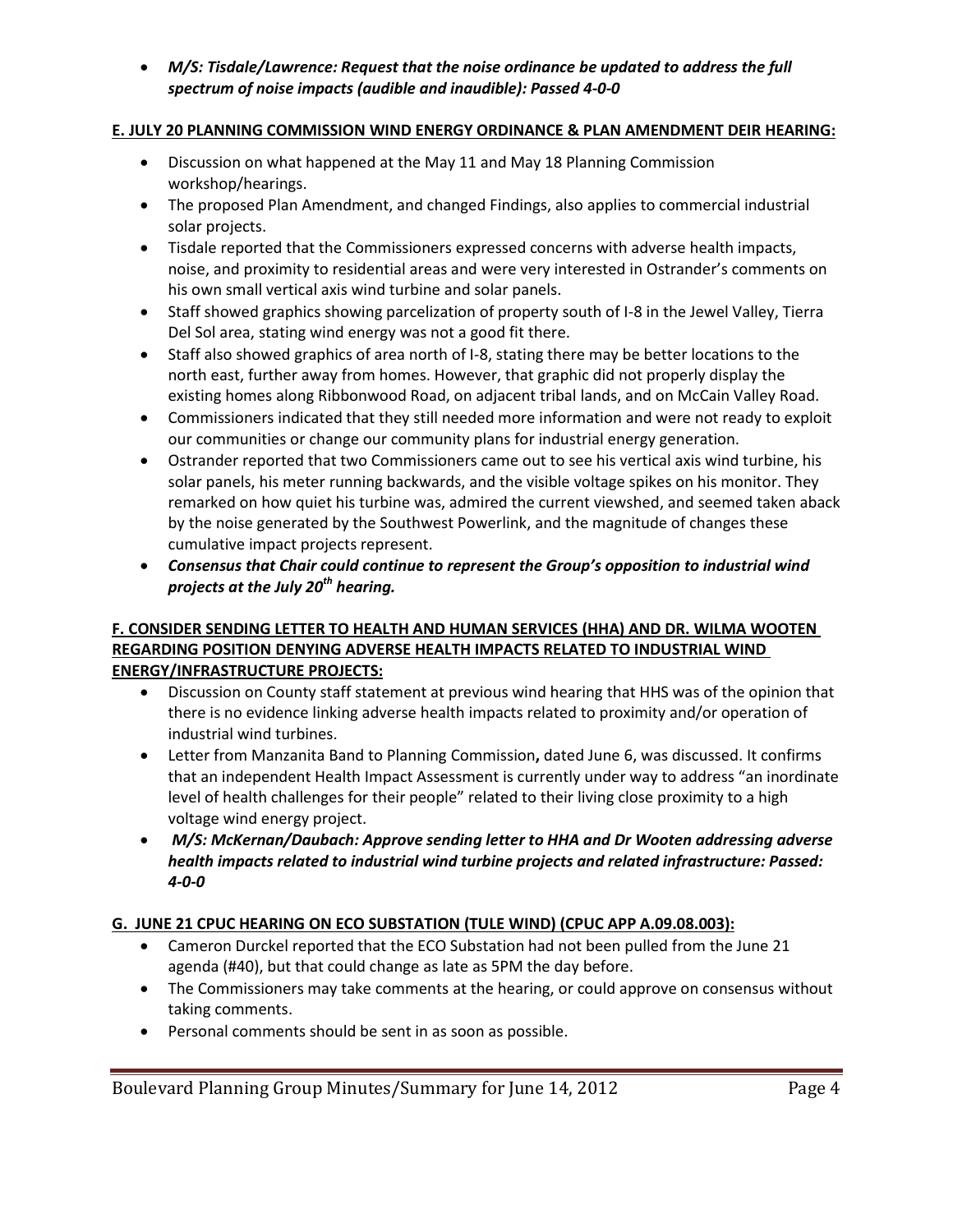#### **H. ODD-NUMBERED SEATS UP FOR ELECTION IN NOVEMBER 2012:**

- Candidates must be 18, registered to vote in, and reside in, the Boulevard Planning Area.
- Applications are due at Registrar of Voters between July 16th and August 10th.

## **6. UPDATES / POTENTIAL ACTION ITEMS:**

#### **A. SDG&E'S SUNRISE POWERLINK /COMMUNITY UPDATE:**

- Cameron Durckel reported that the Sunrise Powerlink is being tested and is in service.
- He confirmed that there is no renewable energy linked to Sunrise yet, but could not current name source of power, saying it can come from anywhere.
- Sunrise has 1,000MW capacity and SDG&E has Power Purchase Agreements for 800MW from renewable energy projects. They expect some projects to drop out.
- Rett Lawrence challenged Durckel, stating it was his opinion that Sunrise was intended to import dirty gas-fired electricity from Sempra facilities located in Mexico.
- Durckel disagreed.
- Tisdale raised concerns with recent Sunrise related shorts under Alpine Blvd, Sunrise sparked fires in La Posta and Alpine, state agency reports on expanding both Sunrise and Southwest Powerlinks, the ECO Substation expansion to accommodate at least 4800MW, and Citizen Energy's mysterious involvement with Sunrise, advance lump sum lease payments estimated at \$ 83 million to SDG&E, and the non-profit Citizen's promises to invest "50 % profits" into low income communities in Imperial County. Where are those investments being made?
- Durckel said he will seek answers to our questions—and get back to us.
- Tisdale also asked about CALISO grid congestion reports stating the need to remove 600MW of generation projects from the grid queue in SDG&E's service area, including a several projects proposed in the Boulevard/Jacumba area. Tule Wind matches one project listed as 201 MW.
- Tisdale also asked when the construction fence will be removed from the BLM Moon Valley access area in In-Ko-Pah.
- Durckel said he was aware of transmission expansion talks and will look the other issues for us.

### **B. BOULEVARD /JACUMBA /LA POSTA FIRE SAFE COUNCIL REPORT:**

- Tammy Daubach reported the following:
- 100 trees were handed out at the Campo CalFire Station
- Free chipping signup sheets are available.
- The CERT earthquake training in Campo included over 200 people.
- Neighborhood Watch, Border Patrol: 25 illegal immigrants were caught during recent border fire near Jewel Valley and Jacumba. Ultra lights are still used for smuggling. Be on look out and call Border Patrol.
- A new border tunnel with rail and cooling system was discovered in Otay and \$6 million worth of marijuana confiscated.
- Problem with community sign over lack of required insurance. Property owner has asked for it to be removed. Ken Koppins cleaned up the property around the sign.
- Chief Francois has agreed to allow the sign to be installed at new Fire Station property.

### **C. BOULEVARD /JACUMBA REVITALIZATION REPORT:**

- Tammy Daubach reported the following:
- Mountain Health Clinic has \$5 million for new facility that will create 40 jobs: Dental, pharmacy, x-rays, and psychiatric services. Government subsidies will be used.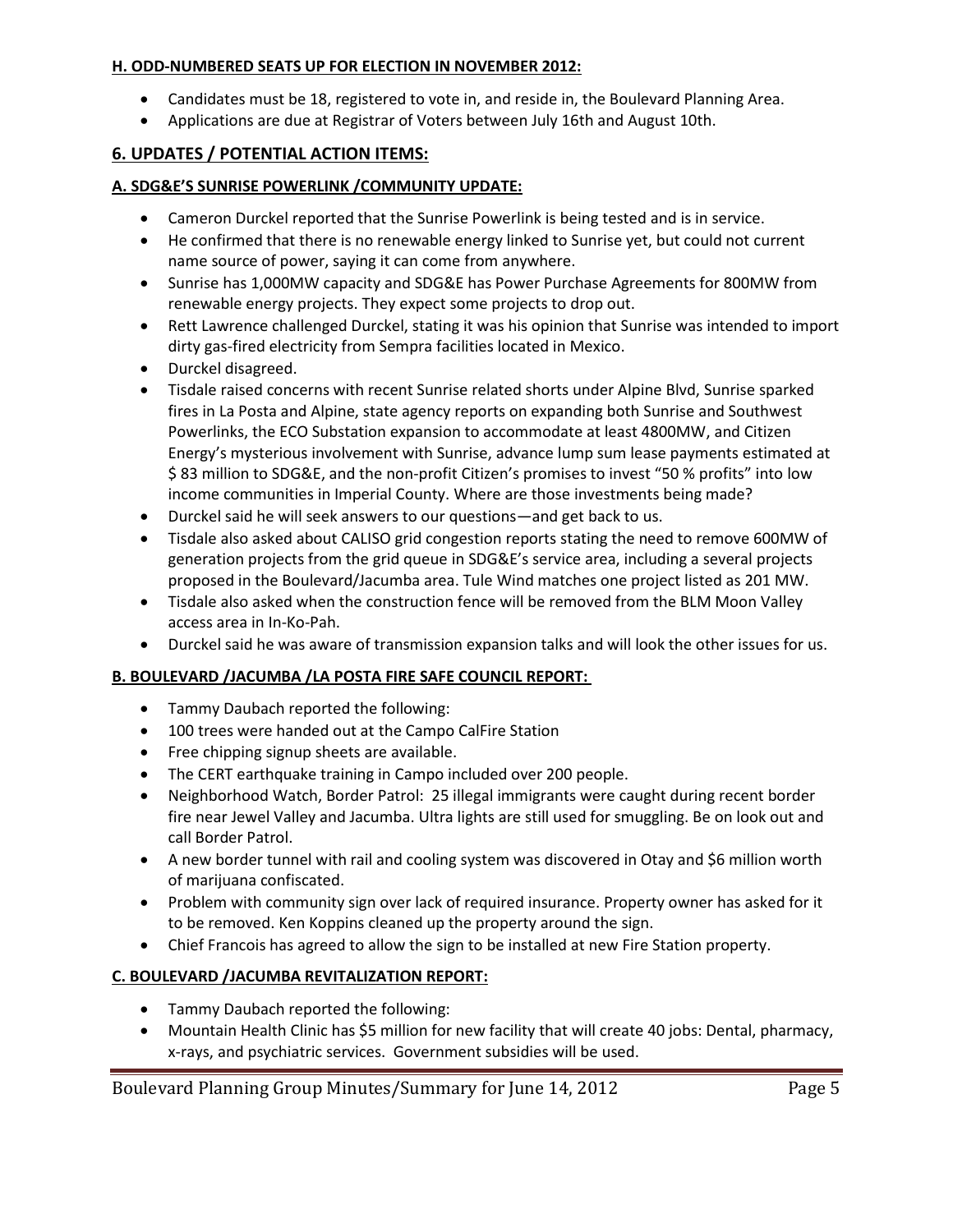- Council formerly requested 1.5 acre pocket part across from new Boulevard Fire Station
- \$3.5 million for new Fire Station has been obtained
- Request made, again, for use of old fire station as community center
- Dianne Jacob will be arranging meeting with Sheriff's Dept., Fire Dept., Park & Recreation, County Library, with Tammy, to go over potential options.
- Jacumba's community garden is up. Focus will now turn to potential Boulevard garden.
- Meals-on-wheels still looking for funding to expand to include hot meals and serve more people in the Boulevard area.
- Camp Lockett will host the Campo Roundup October  $13^{th}$ . The May event was cancelled due to Sunrise Powerlink construction and helicopter traffic.
- Should rumble strips be added to blind intersection at Hwy 94 at Tierra Del Sol?
- Country Fair was well attended for this new event that may become an annual event.
- Live Well Summit 2012 will be held Friday, June 15 from 9-2 at Ronald Reagan Community Center at 195 East Douglas El Cajon with a theme of envisioning ways different generations can work together to strengthen one another and our communities.
- Next Revitalization meeting will be 6:30 PM, Sept.  $4<sup>th</sup>$ , at Boulevard Fire Training Room. Focus on community clean up.

### **D. SOITEC'S 20 MW LANEAST LLC:**

- No new information.
- Whalen reported that AB2551, that will create renewable energy infrastructure finance zones to benefit these Soitec projects, and remove the required public vote, has passed out of the Assembly. He is now dealing with the Senate and talking to the head person there.

### **E. SOITEC'S 45-60 MW TIERRA DEL SOL SOLAR FARM LLC: MUP Pre-App. 3992: 11-022:**

- Bob Maupin reported speaking to project well drillers next to his property, they said they were having trouble finding and keeping water.
- Whalen reported that the TDS Major Use Permit will go in to the County on June 15.
- Project neighbor, Bob Maupin, reported being contacted for a gen-tie easement. He said no to any easement and no to selling his ranch property.
- Whalen also reported that the Rough Acres Campo Ground facility MUP is expected to go in to the County in mid-July
- Regarding the campground MUP, and the inappropriateness of locating a campground near a prison camp, Tammy Daubach reported that one prisoner, at the adjacent McCain Conservation Camp, had committed battery with a deadly weapon. He was in a bar fight and he pulled a knife out and cut a person's throat. This is one example of the kind of criminals in McCain Valley and some offenses are worse. They are not simply drunk drivers.

### **F. SOITEC 5.4-6.5 MW LANWEST SOLAR LLC MAJOR USE PERMIT (PROJECT #P12-002):**

- Group voted to oppose this project at May 3rd meeting.
- Jim Whalen requested more information on the Group's list of LanWest MUP questions/ objections.
- He needs more details on the policies the Group thinks the project is considered to be noncompliant with.

### **G. (error in agenda--no item G)**

## **H. JUNE 8TH TULE WIND MUP & ENERGIA SIERRA JUAREZ CROSS- BORDER POWER LINE GEN-TIE MUP**

Boulevard Planning Group Minutes/Summary for June 14, 2012 Page 6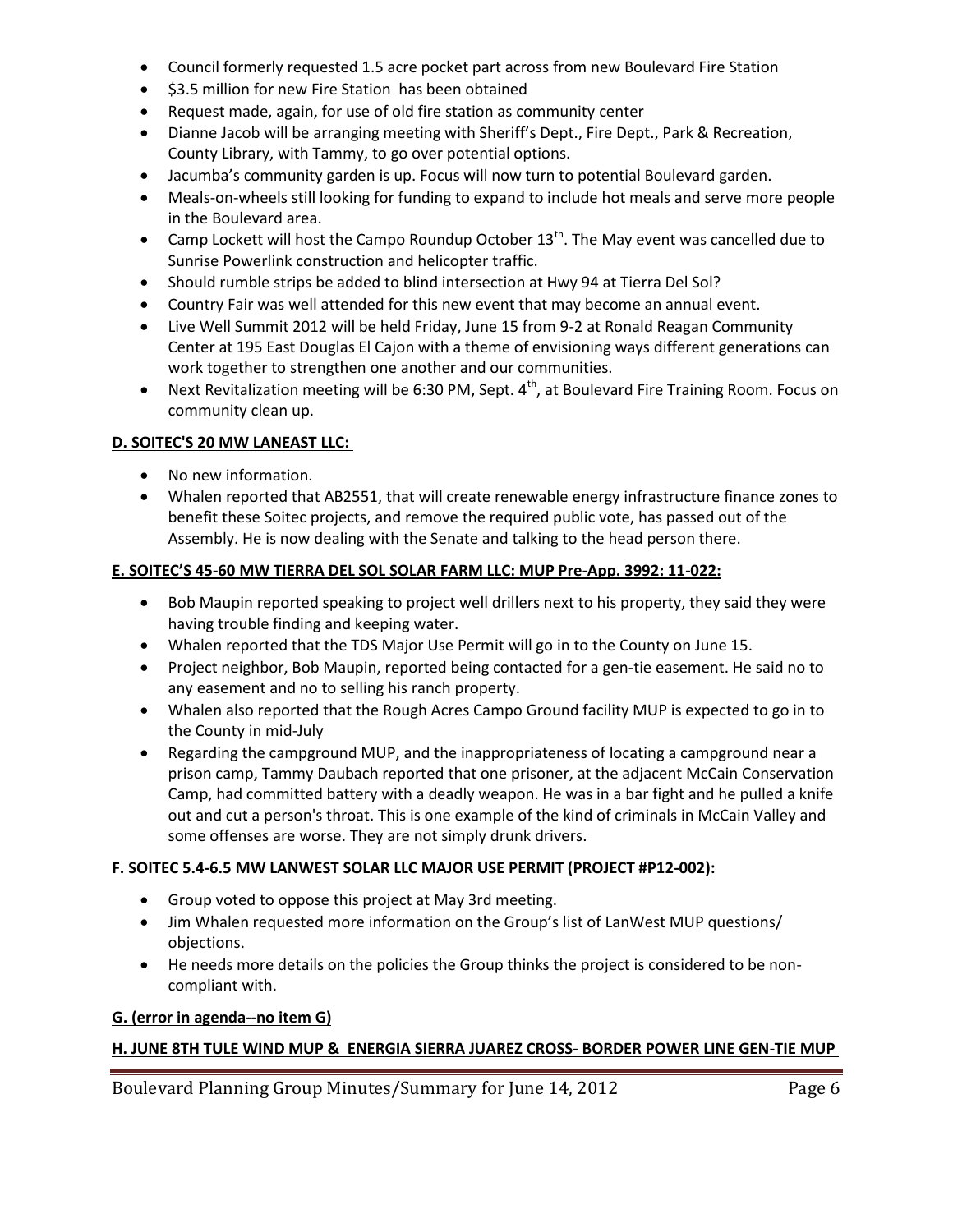#### **HEARING AT PLANNING COMMISSION:**

- The Tule Wind MUP decision was deferred from the May 18 hearing to the June 8th hearing.
- The Energia Sierra Juarez Gen-tie MUP was approved by the Planning Commission.
- The proposed staff recommendation for Tule Wind MUP includes denial of turbines on private land, undergrounding the gen-tie line, no plan amendment, certification for the joint CPUC/ BLM EIR/EIS conducted on the ECO Substation with Connected Action projects (Tule Wind and ESJ Gen-tie) and Cumulative Impact projects (Jordan Wind AKA Jewel Valley Wind, Campo Wind AKA Shu'luuk Wind, Manzanita Wind).

### **I. SOLFOCUS SOLAR PROJECT APPLICATIONS FOR BOULEVARD/CRESTWOOD:**

- Boulevard / Crestwood locations not yet disclosed.
- The CPUC has issued a draft resolution approving SDG&E Power Purchase Agreement that discloses a new \$13 million cap on network upgrade costs that can be passed on to rate payers: https://www.pge.com/regulation/RenewablePortfolioStdsOIR-IV/Draft-Decisions/CPUC/2012/RenewablePortfolioStdsOIR-IV\_Draft-Dec\_CPUC\_20120313\_231456.DOC
- Tisdale reported on going to speak at Ramona Planning Group to share concerns with a similar SolFocus project proposed there.

## **J. CAMPO NATION/INVENERGY/SDG&E'S 160-250 MW SHU'LUUK WIND PROJECT**

 DEIS expected to be released this summer: http://shuluukwind.com/ **;**  http://www.gpo.gov/fdsys/pkg/FR-2011-05-20/html/2011-12416.htm

### **K. ENEL'S 158 MW JEWEL VALLEY WIND & 10 MW SOLAR:**

- No new project information.
- Recent Planning Commission denial of Tule Wind turbines on private land indicates a future problem for the Jewel Valley Wind project.
- MET towers installed: http://www.jewelvalleyproject.com/

### **L. ROUGH ACRES RANCH CAMPGROUND MUP CASE #3992-11-002; MCCAIN VALLEY ROAD: APN #'S 611-060-03; 611-070-01; 611-070-03 AND 611-030-01 KIVA #11-0138043;**

- No new information.
- Rough Acres Foundation Major Use Permit App: Conference /Corporate Retreat Center: 2 Campground s with up to 158 sites all on 753 acres, 200 seat amphitheater, 10-20 employees.
- Potential rock crushing operation /wetland restoration on adjacent 28-acre parcel.
- Property is zoned RL80/A72.
- County Project Manager Larry Hofreiter

## **M. AMONIX JACUMBA SOLAR POWER: Major Use Permit (MPA) 11-1014**:

- Tisdale shared articles reporting 200 layoffs at Amonix.
- The approximately 860 Acre (RL 80/S92) project is proposed to be located approximately 1/4 mile west of Jacumba between Historic Rt. 80 and I-8.

## **N. BP SOLAR NORTH AMERICA LLC: 20 MW JACUMBA SOLAR / MAJOR USE PRE-APP 3992-11-023:**

- No new information.
- Proposed 300 acre 20 1MW solar PV arrays on 25 degree fixed tilt or single tracking axis.
- 3/5 miles east of Jacumba near Historic Rt 80 and Carrizo Gorge Road RL 80/ S92: next to border fence and proposed ECO Substation.